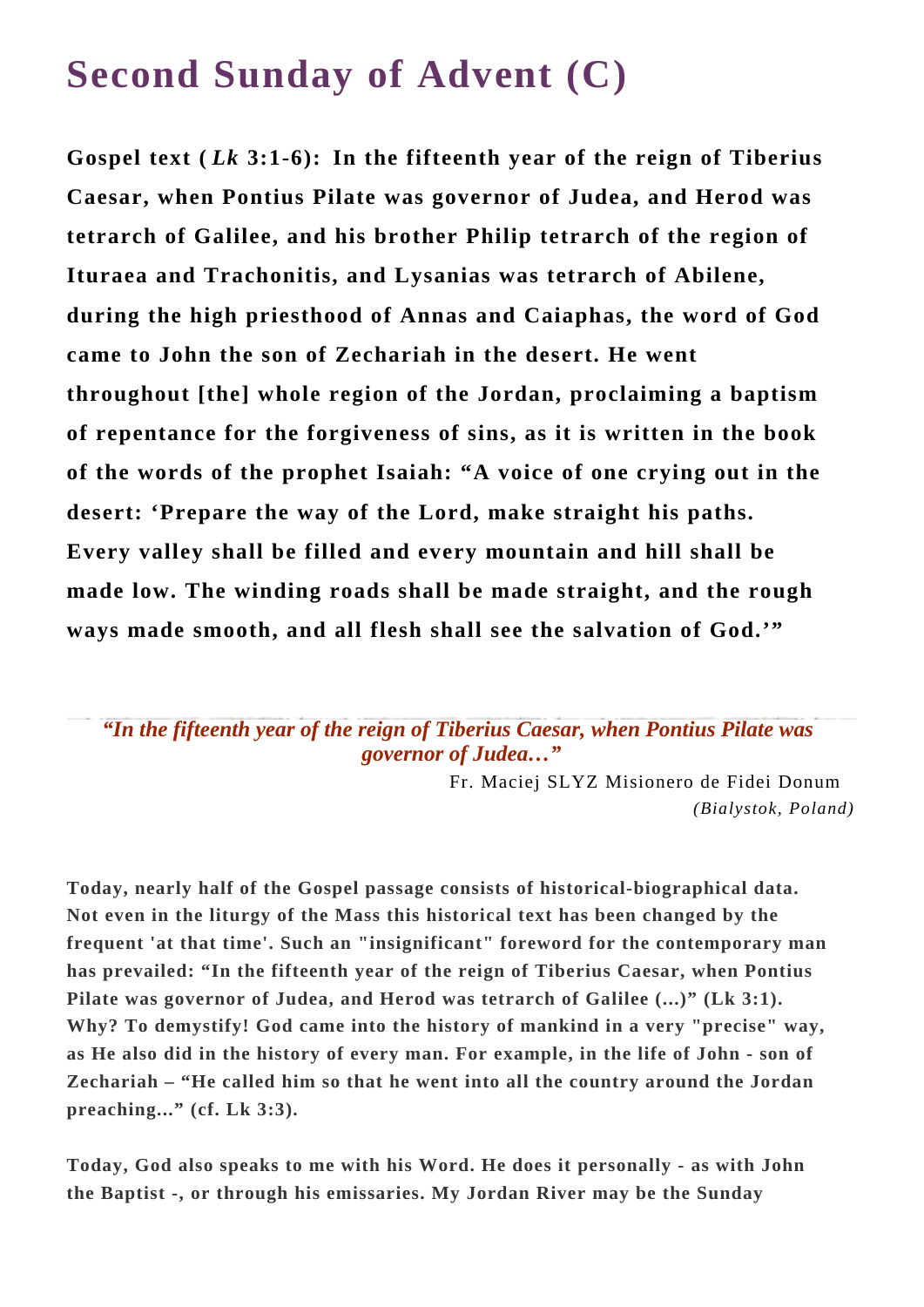**Eucharist, it may be the Pope Francis' tweet, which reminds us that "the content of Christian witness is not a theory, but rather of a Person: it is the risen Christ, the living and only Savior of all." God has entered into the history of my life because Christ is not a theory. He is the saving practice, the Charity, the Mercy.** 

**But at the same time, this very God needs our poor effort: that we fill in the valleys of our distrust of his Love; that we make low the mountains and hills of our pride, that prevents us seeing Him and receiving His help; that we unbend and straighten the crooked roads that make the path to our heart become a maze..**

**Today it is the second Sunday of Advent, and its main objective is that I can meet God in the way of my life. Not just a Newborn infant, but over and above all, the most Merciful Savior, to see the smile of God, "when all the people will see God's salvation." (cf. Lk 3:6). So it is! St. Gregory of Nazianzus, said it "nothing pleases God more than the conversion and salvation of man."**

## *Thoughts on Today's Gospel*

"Nothing gives such pleasure to God as the conversion and salvation of men." (St Gregory of Nazianzu)

"The Evangelist focuses the spotlight on to John the Baptist, who was the Precursor of the Messiah, and with great precision outlines the space-time coordinates of his preaching. The Evangelist wanted to warn that the Gospel is not a legend but the account of a true story, that Jesus of Nazareth is a historical figure." (Benedict XVI)

"'There was a man sent from God, whose name was John' (Jn 1:6). John was 'filled with the Holy Spirit even from his mother's womb' (Lk 1:15,41) by Christ himself, whom the Virgin Mary had just conceived by the Holy Spirit. Mary's visitation to Elizabeth thus became a visit from God to his people." (Catechism Of The Catholic Church, Nº 717)

*Other comments*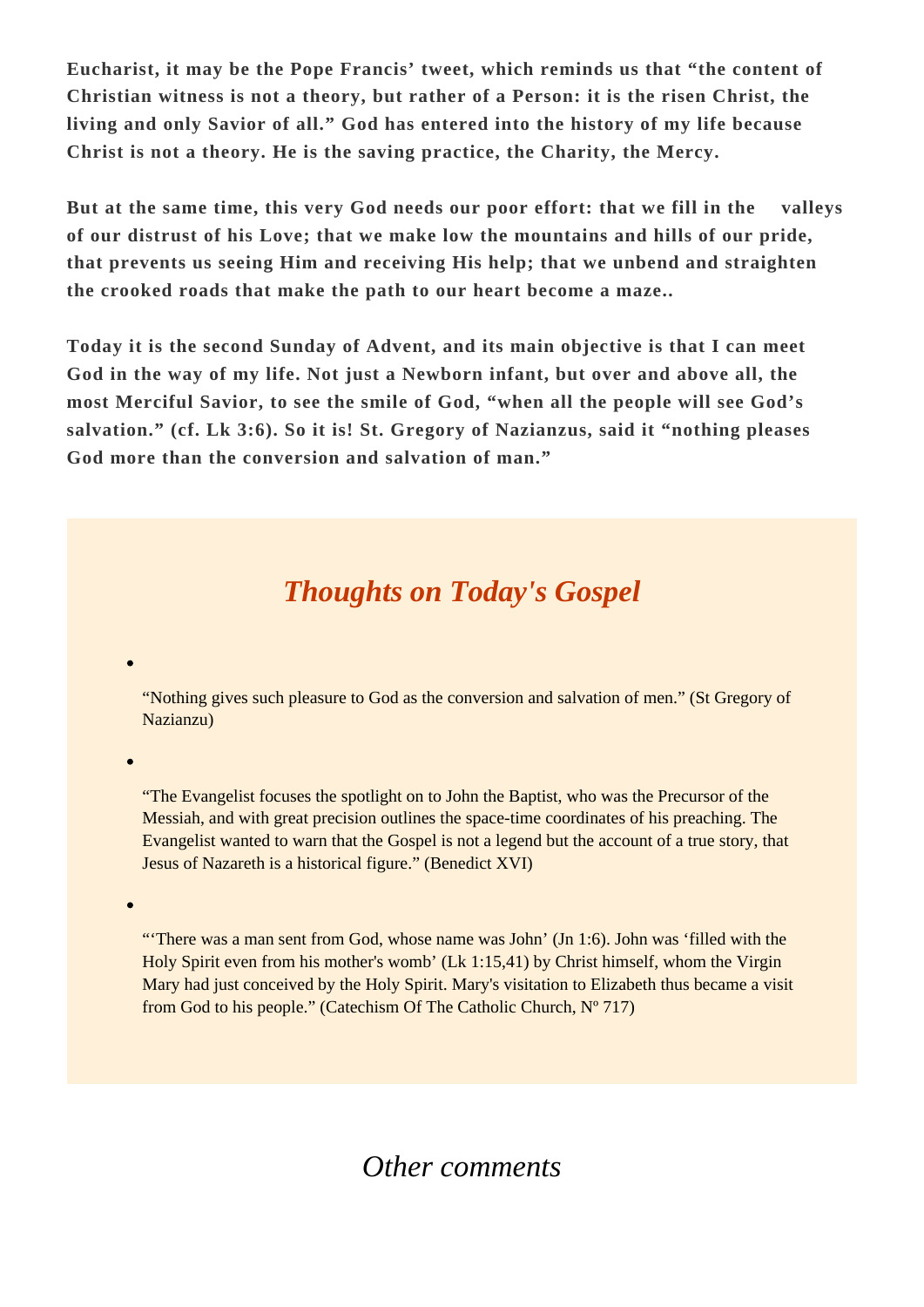## *"All flesh shall see the salvation of God."* + Fr. Josep VALL i Mundó *(Barcelona, Spain)*

**Today, the Church proposes the contemplation of Isaiah's prophetic words about John the Baptist, the Precursor of our Lord, who made himself known, on the banks of the river Jordan, by announcing the salvation of God. He had the mission to "Prepare the way of the Lord, make straight his paths. Every valley shall be filled and every mountain and hill shall be made low. The winding roads shall be made straight, and the rough ways made smooth" (cf.Lk 3:4-5). Now, we Christians are also requested —without any fear of the present world— to work apostolically so that "all flesh shall see the salvation of God" (cf. Lk 3:6) that only comes from God through Jesus Christ.**

**We have many valleys to fill, many paths to smooth, many mountains to move. Maybe these are difficult times; but if we rely upon God's Grace, we will not be lacking the necessary means. We shall be precursors insofar as we live near our Lord and, then, those words from the Diognet-letter: "What the soul is to the body, so are Christians within our world" will be accomplished. Naturally, we have to love the world we live in with all our heart, as a personage from a novel by Dostoyevsky, used to say: "Love Creation in its entirety and its elements, each leaf, each beam of light, the animals, the plants. And, while loving them, you will be given to understand the divine mystery of things. And once this is understood we shall end up loving the whole world with a universal love".**

**Saint Justin said: "All nobly human things belong to us". And from the bowels of the Earth —amidst our job, our family, and our social environment— we shall be precursors in preparing the ways of salvation that comes from God. With our example and our words, as saint Josemaría Escrivá described the Apostolic work of us, Christians, in the middle of the world, "we shall shake the complacency of those around us, we shall open wide horizons for them to face their selfish and bourgeois existence; we shall complicate their life, by making them forget about themselves while bringing them peace and joy".**

## *Other comments*